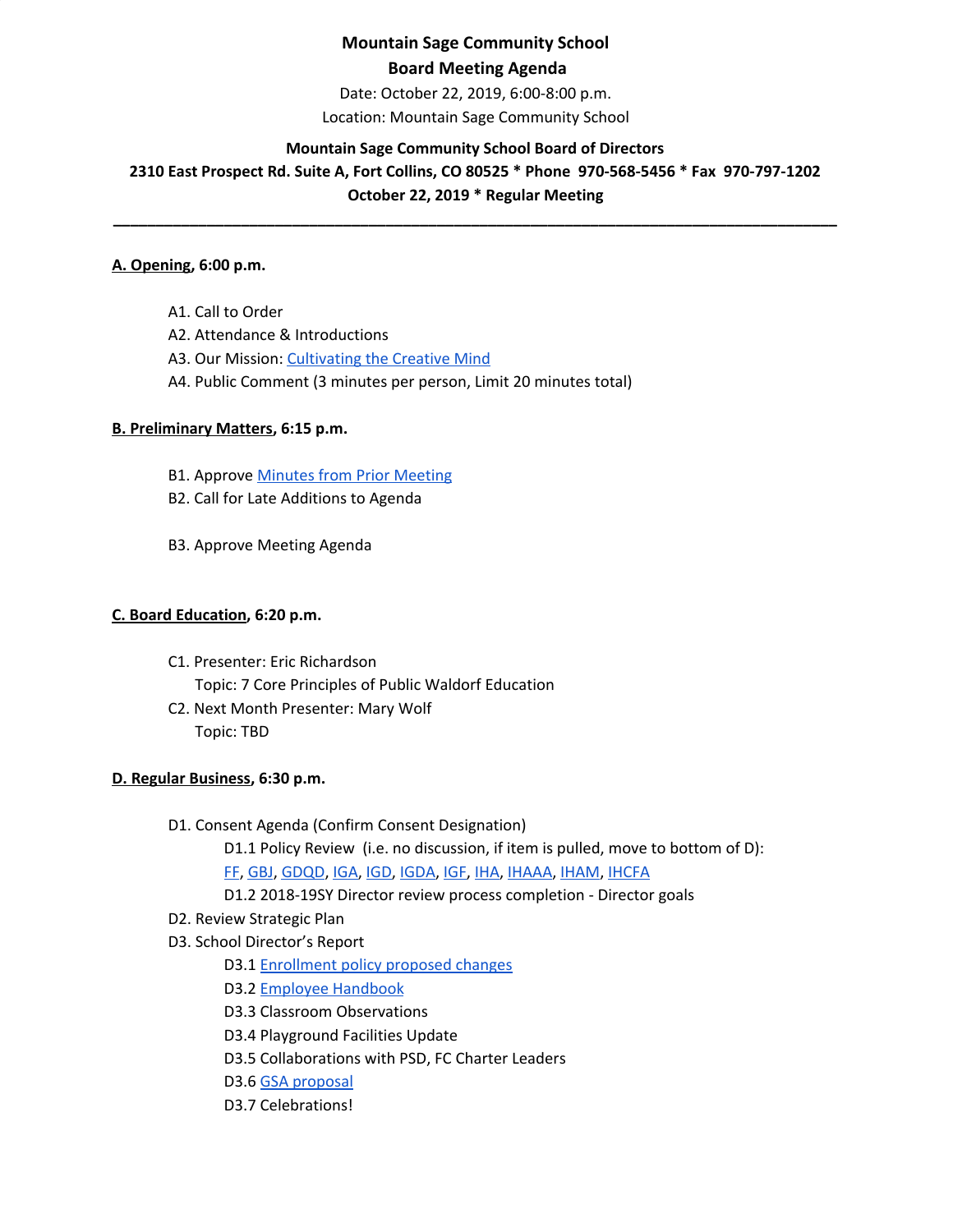## **Mountain Sage Community School Board Meeting Agenda**

Date: October 22, 2019, 6:00-8:00 p.m.

Location: Mountain Sage Community School

- D4. Committee Updates
	- D4.1 Finance Committee Update (Report)
	- D4.2 Facilities Committee Update [\(Report](https://docs.google.com/document/d/1ptW7i6NWteWfRSJHzSc4rM5JDltbOSINGPrVJqsWbzY/edit))
	- D4.3 Fundraising Committee Update (Report)
	- D4.4 School Accountability Committee Update (Report)
	- D4.5 Board Logistics Committee Update ([Report](https://drive.google.com/open?id=1fXsd6mqJPPaphZziE32P7s-G6M2dniqH))
		- D4.5.1 Board and election size vote
- D5. Items of the Month (from Board [calendar](https://docs.google.com/document/d/12S6s-qevYMsnj8Cr2yw6uMO7S7hL3gz2oKvXZk5ZndQ/edit?usp=sharing))
	- D5.1 From Sep: First draft of audit to PSD on meeting agenda Liv/BM
	- D5.2 From Sep: Review School Performance Framework and results from previous spring CMAS - Liv
	- D5.3 From Sep: Determine open number of board seats for election Melinda
	- D5.4 Oct Current year budget revisions and count day results discussion Board / Finance Committee / Director
	- D5.5 Oct Policy review check-in: where are we, are we on pace? Board/Secretary
	- D5.6 Nov Director mid-yr check-in w/ Board President/Director
	- D5.7 Nov Approve calendar for upcoming Calendar year Secretary/Director
- D6. Scheduling Matters
- D7. Miscellaneous
	- D7.1 Proposed revisions to [Director](https://docs.google.com/document/d/1UdgmXYE3posfh2bNuV6KAWxQvELogqQaY_AxWWZ-ydc/edit) Review Process Beau
		- For reference only: [Appreciative](https://docs.google.com/document/d/1YznlVi5hVyNAw7rf2JNoQuB41BtoqM9DBpsILGbzpuQ/edit) Inquiry Manual
	- D7.2 Bylaws amendments and vote Beau
		- D7.2.1 [Proposed](https://docs.google.com/document/d/18ly5zagJlFNgmPl4aDgzbKXqnwaEYzV4FFlG1qisgX8/edit) bylaws revisions
		- D7.2.2 [B](https://docs.google.com/document/d/1GUAkOMKgoAFg3fQ8wofZJ0Syml1wOjNPEp8sCpAqpgk/edit)ylaws [currently](https://docs.google.com/document/d/1GUAkOMKgoAFg3fQ8wofZJ0Syml1wOjNPEp8sCpAqpgk/edit) in effect, for reference/comparison
	- D7.3 2019 Mill Levy Override Ballot Issue 4A Communication to community Beau D7.3.1 PSD website[:](https://www.psdschools.org/MLO2019) <https://www.psdschools.org/MLO2019>

#### **E. Closing, 7:50 p.m.**

- E1. List Assigned Action Items
- E2. Review [Upcoming](https://www.mountainsage.org/calendar.html) School Calendar Events, Board Member Attendance
- E3. Call for Final Comments
- E4. Move to Adjourn
- E5. Closing Verse:

*Steadfast I stand in existence. With certainty I tread life's path. Love I cherish in the depths of my being. Hope I place in every deed. Confidence I place in every thought.*